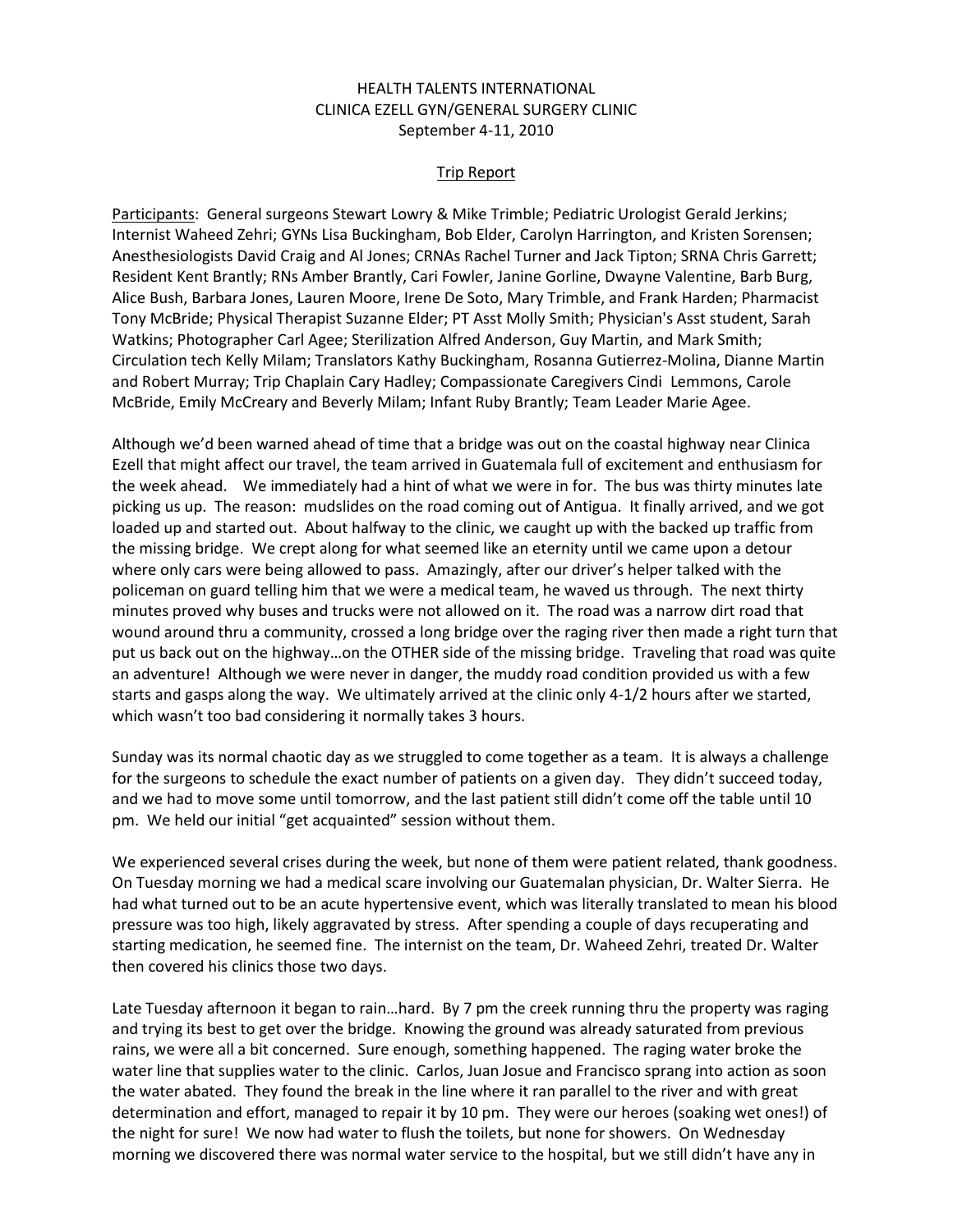the showers in the dorm. We all agreed that in a group setting it was better to have flushing toilets than showers.

One of our patients during the week was a 7-yr-old girl named Juana. She never smiled even though I and others tried to get her to do so. Turns out she had spina bifida. Nothing much to smile about there. Someone discovered, however, that if you picked her up and put her into the wheelchair that stayed in the ward, she would smile as you pushed her around. The Memphis team, Dr. Gerald Jerkins and his crew plus Dr. Al Jones, collaborated on a plan to get a wheelchair for Juana when they got back home. Dr. Al mentioned the plan to me at breakfast one morning, and I told Al that we had some wheelchairs in the bodega, and I'd check to see if there were any pediatric ones. Later Carole McBride, Carl and I went over to search, and the very first one we found was a child's wheelchair in very good condition. Carl re-attached the legs to it, and he and Carole cleaned it up. Later that morning several gathered around Juana's bed to present it to her. Unsure at first because of all the sudden attention, Juana very quickly realized what she'd been given, and the rest of the day you had to move out of her way as she propelled herself around the ward in that wheelchair, smiling every wheel revolution of the way! That was definitely a highlight of the week.

Another highlight was seeing Baby Domingo, the 2-yr-old who had spent several weeks in Austin, Texas, for repair of a very serious birth defect. With all the neurological surgery he'd had, there was lingering concern about his ability to walk. Domingo cast all that doubt away as he showed us how he could not only stand, but with someone holding his little hands, he took steps! We all shed tears of happiness watching him and reveling in his progress.

We sometimes offer what appears to be a "family surgery special." This time it involved Berta, a 40something woman who came in for gall bladder surgery. She was the last patient of the day, so it was quite late before she recovered enough to let her family in to see her. The family consisted of her 20-yrold daughter and 6-yr-old son, Bryan. Next morning when I went down to the hospital to check on how things went during the night, there was little Bryan, sitting in the first patient chair wearing a hospital gown and a bouffant nurses cap. Turns out he was in for hernia repair himself. They all left together the next day, happy and well.

Another gall bladder patient was our own Marta Tobias, the Guatemalan nurse who starts our patient IVs. On the day of her own surgery, there she was dressed in a hospital gown helping Cata start an IV! She is indestructible! I feel sure she will be back in her normal spot when it's time for the October clinic.

There was conflicting information all week about whether the bridge would or would not be prepared in time for our exit on Friday. By Thursday evening we learned that it had been repaired, by the efforts of the Dole Pineapple Company who had a definite commercial interest in getting it open. We decided to leave at 6 a.m. the next morning to give ourselves extra time…just in case. As soon as we left the clinic and drove down to the highway, we saw a huge long line of traffic once more and learned that the bridge had been re-damaged during the night, so it was now closed. By this time we were ourselves in the line of traffic with no easy way out, so we waited. And waited. And waited…all the while evaluating exit options on the phone with Carlos and Baldemar. In the end, we decided to stay put and crept forward a few feet at the time until we reached the detour. Once again we were waved thru. From that point on, we made steady progress and arrived in Antigua at 12:30 p.m., only 6-1/2 hours after we'd left. No one complained, rather we all felt blessed because the short cut to Antigua had been cleared of mudslides and was open to traffic. That saved us a couple *more* hours of travel time. Carlos told me later that the reason we were waved thru onto the detour was that some church members were actually working on the bridge and alerted the police and soldiers that we were coming, so they were watching for us. This time, thankfully, the detour road was in much better condition. God is good.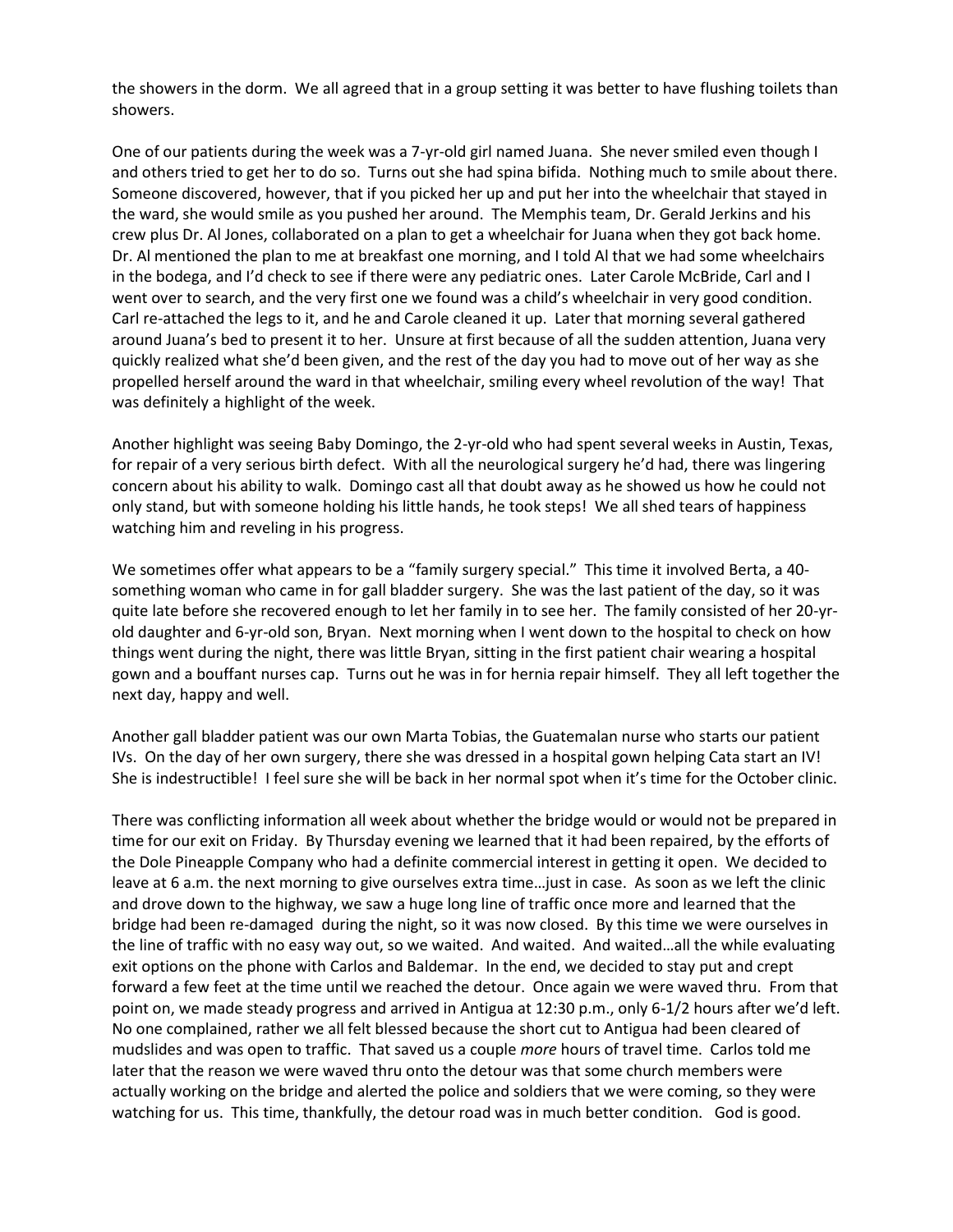As I said earlier, there was a lot of excitement and adventure during the week, but all of our 77 patients did very well. That alone makes for a successful clinic. That…and offering up our service to the patients in God's name. Thanks to everyone who offered up prayers on our behalf during the week. God did indeed hear them…and for that we are deeply grateful.



Muddy "river" of road



Almost a smile from little Juana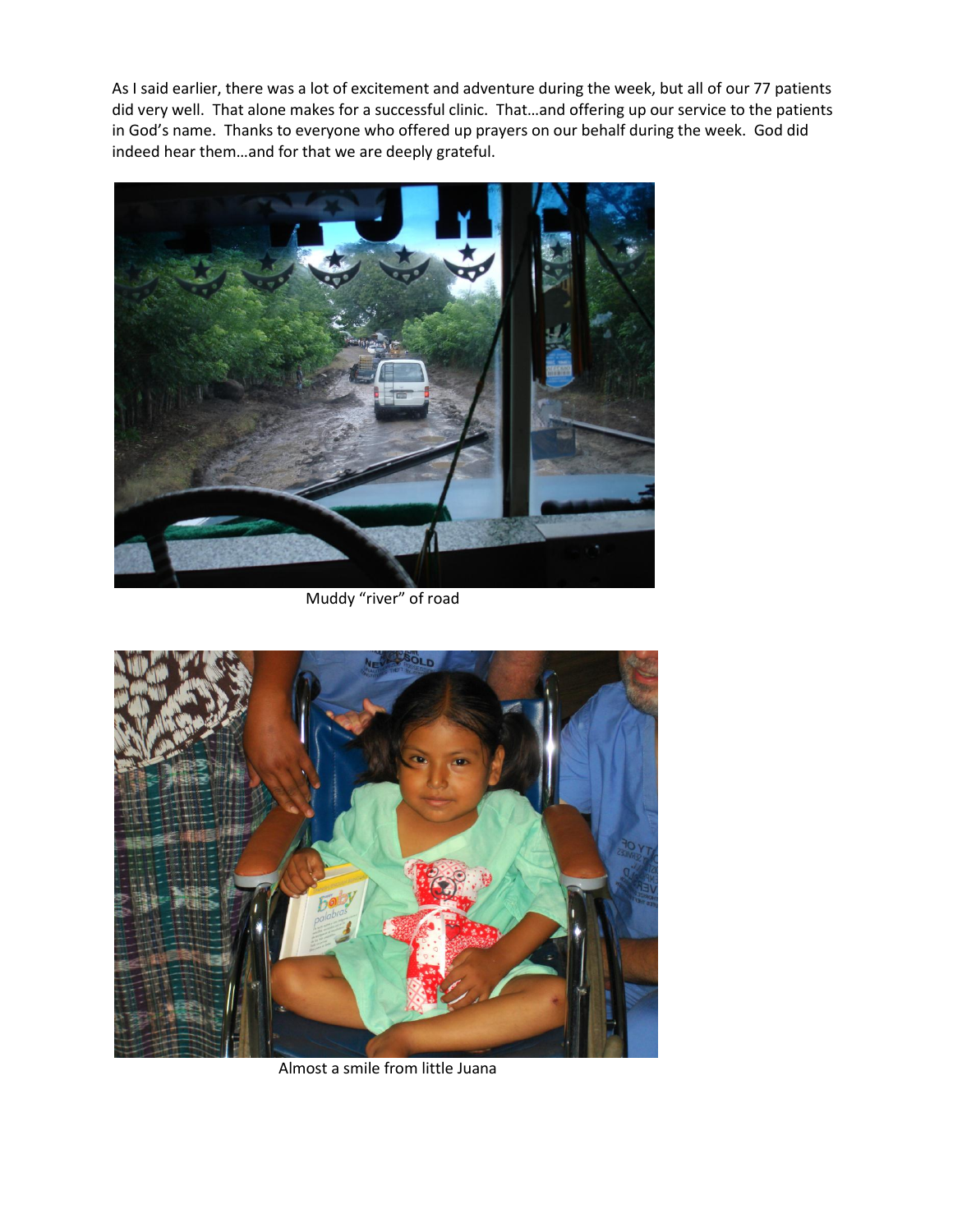

Bryan ready for surgery



Patient Marta awaiting her turn.